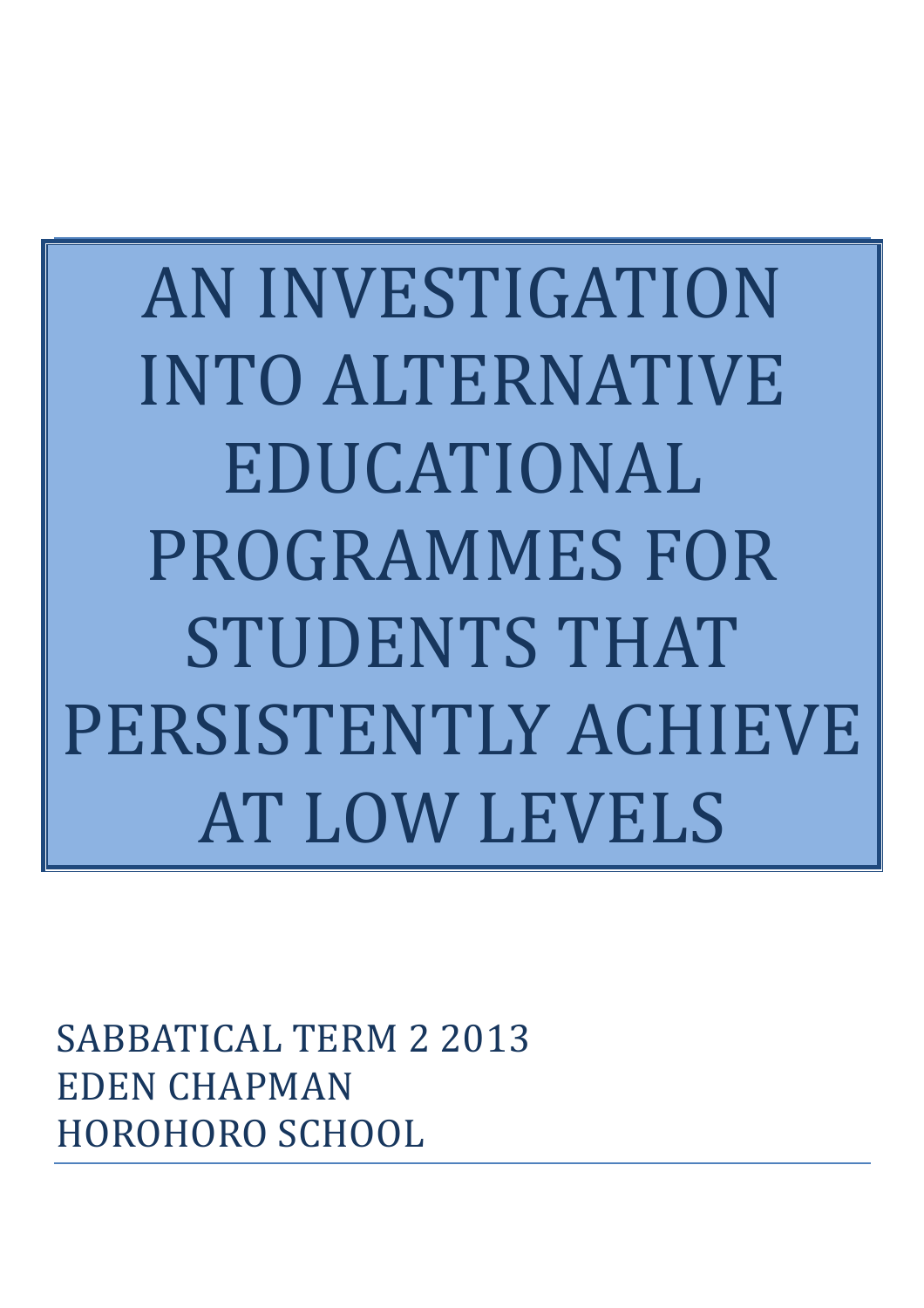# Acknowledgements.

Thanks to:

- 1. My wife for offering support to me throughout the time period of the sabbatical, for putting her hand up to be acting principal and for being a great wife
- 2. The wonderful staff at Horohoro School who really took on a lot of additional duties throughout this time period without needing to be asked with initiative, empathy and professionalism above and beyond.
- 3. My sister for her amazing sacrifice in coming to stay with us to help with caring for our children, supporting with getting anything and everything done so that we could keep our heads above water.
- 4. Margaret Palmer, Principal of Waterlea School for her advice and guidance as well as support in linking me with Auckland Schools.
- 5. Keith Gayford, Principal of Viscount Learning Community for his time and energy in sharing his passion for education and his vision for effective teaching and learning.
- 6. The many principals of Rotorua Schools who took the time to respond to my requests for information, for their collegiality and for providing me with detailed and informative answers to my questions.
- 7. The Horohoro School Board of Trustees for supporting me to undertake this project and their patience and understanding throughout.
- 8. The Ministry of Education, TeachNZ and NZEI for making the sabbaticals available.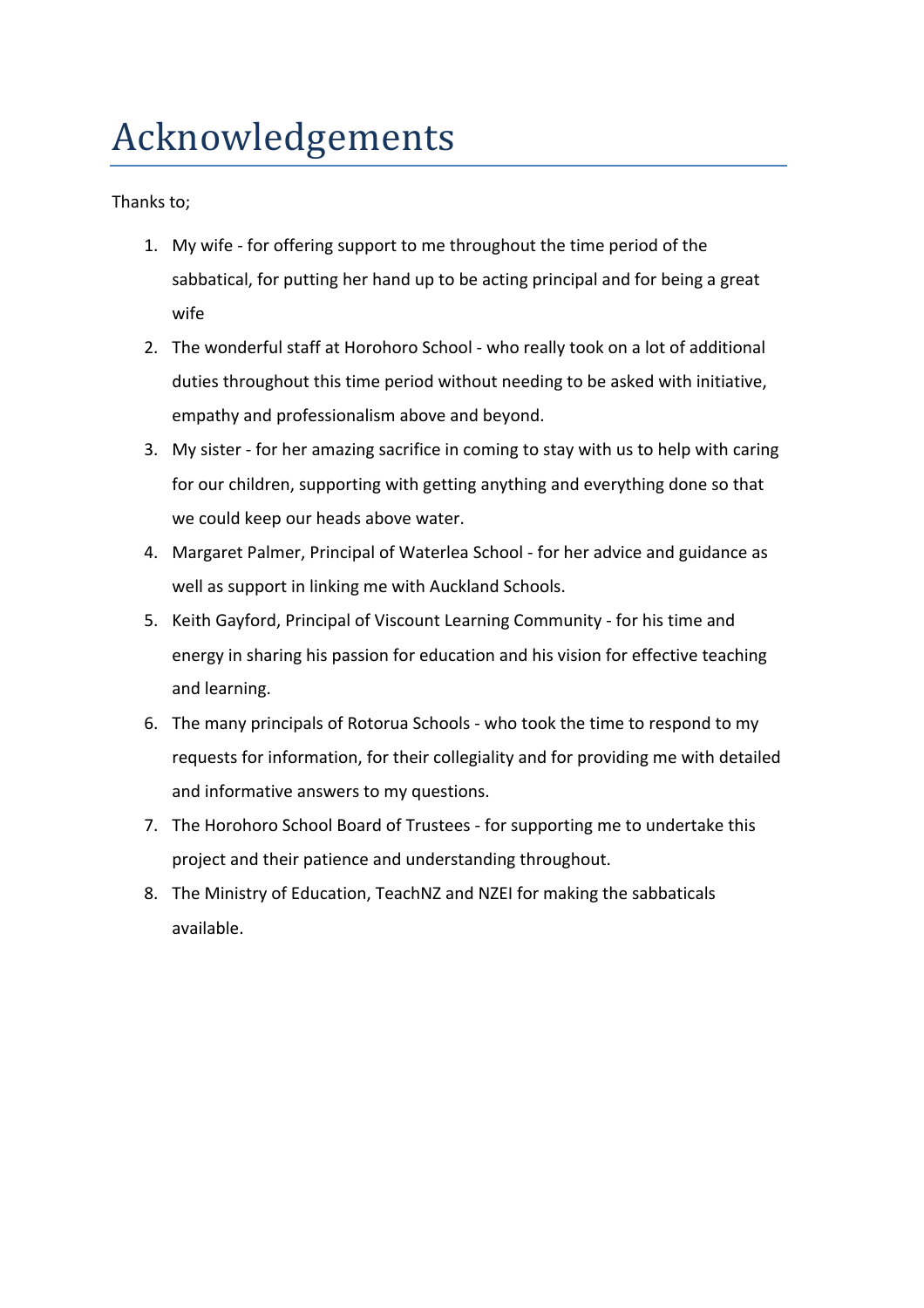### Purpose

The purpose of the project was to research successful programmes of learning making a difference for low achieving students. I was going to create a report for www.educationalleaders.govt.nz for all schools to view so that successful programmes can be shared and implemented in different schools, to bring best practice back to Horohoro School to best meet the needs of our own low achieving students and to develop my own personal knowledge of educational pedagogies.

Originally I aimed to present a document or directory that outlined a number of innovative and effective programmes - a document that would be supported by data so that principals, SENCOs and teachers could access and find programmes, practices or systems that would impact their students/learners. While undertaking my sabbatical project I came to the conclusion that due to the wide range of responses that this was not a practical or useful way to present my findings.

## Background and rationale

After nine years of working as a teaching principal (4 in Taranaki and 5 in Rotorua) I have found great benefit from opportunities to visit schools for extended periods of times, learning from both principal and teacher colleagues.

I am passionate about education and working with student strengths and developing weaknesses. I have been frustrated as a professional by programmes and assistance offered to low achieving students. The plans and responses that I have seen offered to students persistently displaying low achievement are disappointing and the results /student outcomes have been poor. I would love to have more answers for these students, and be in a position to do something real about the "tail of underachievement".

With the government and the Ministry of Education's focus heavily weighted towards underachievement I believe that this sort of information gathering is of great relevance and importance as schools strive to lift the achievement of low achieving students.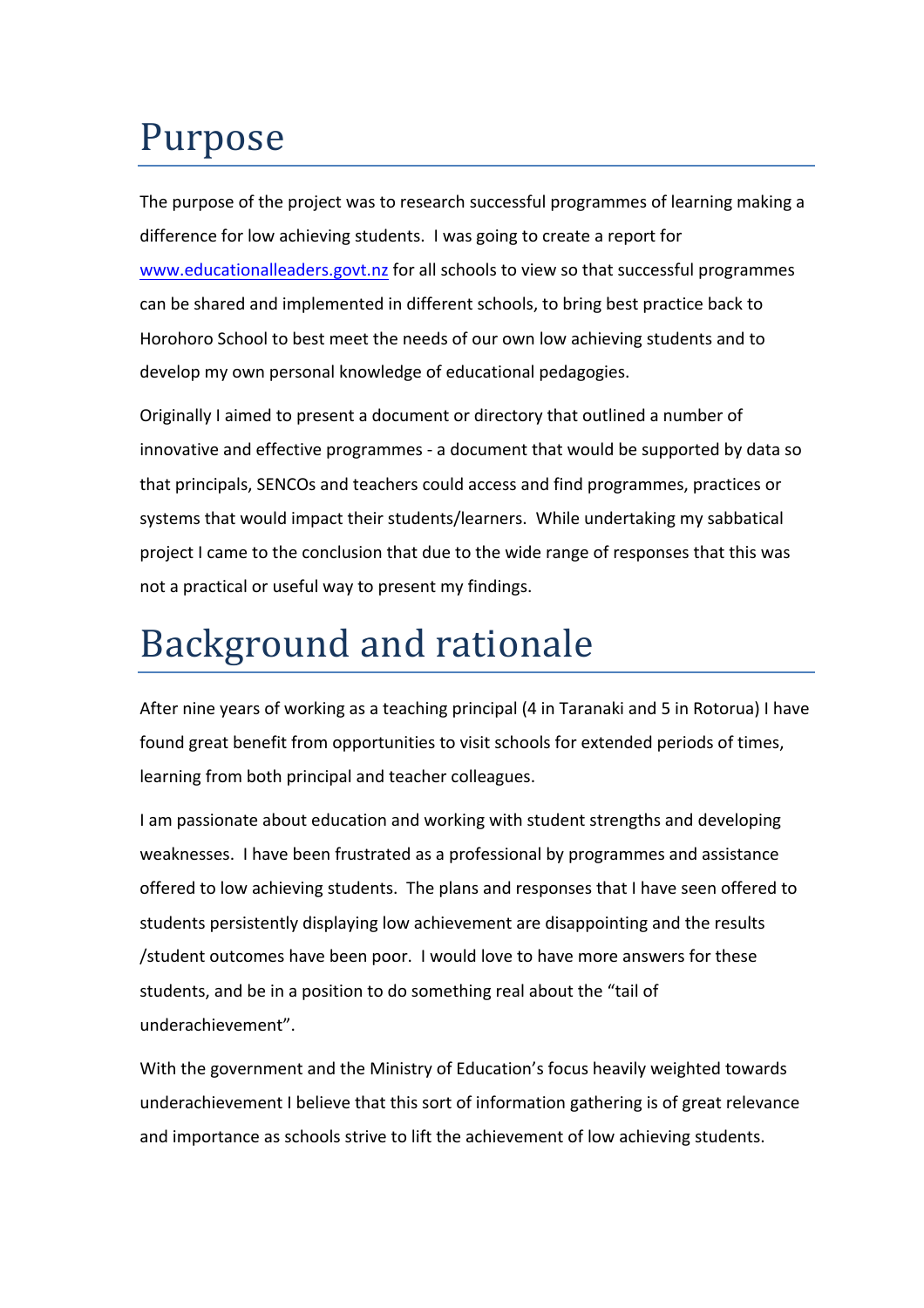Our school has strategically planned to ensure low student/teacher ratios and through generous grants from Iwi have developed a highly effective initiative to assist students entering school with low achievement. The New Entrants' Learning Initiative (NELI) is highly effective in addressing student needs in the first year of school **but** we don't have an effective solution for older students with low achievement. RTLB programmes, Supplementary Learning Support and various Reading interventions have all failed to have any significant impact.

My school is almost entirely Māori, and many students are transient. While we have often been able to access support for low achieving students the solutions and programmes offered or delivered have not been successful in providing those students who are persistently achieving poor results more success at school – nor are the programmes innovative or alternative in any form.

### Methodology

I gathered data and evaluations of successful programmes by visiting schools and speaking to Principals / Tumuaki, Teachers / Kaiako, SENCOs and parents that have developed systems and methods specifically for catering to students with persistently low levels of achievement in literacy and numeracy. I was focussed on students in Year 4 -Year 8 who have had good teaching and interventions (Reading Recovery, SLS etc.) yet still;

- remain two or more curriculum levels below peers, and/or
- consistently score Stanine 1 in standardised testing and/or
- are more than 6 sub levels below expected progress in AsTTLe testing.

I was expecting to find two distinct types of programmes;

- 1. Focused literacy/numeracy teaching that is delivered in an innovative, unique or alternative way and is having significant impact on accelerating student progress.
- 2. Alternative programmes of learning delivered to students to develop their individual strengths (sports, cultural, or providing life skills)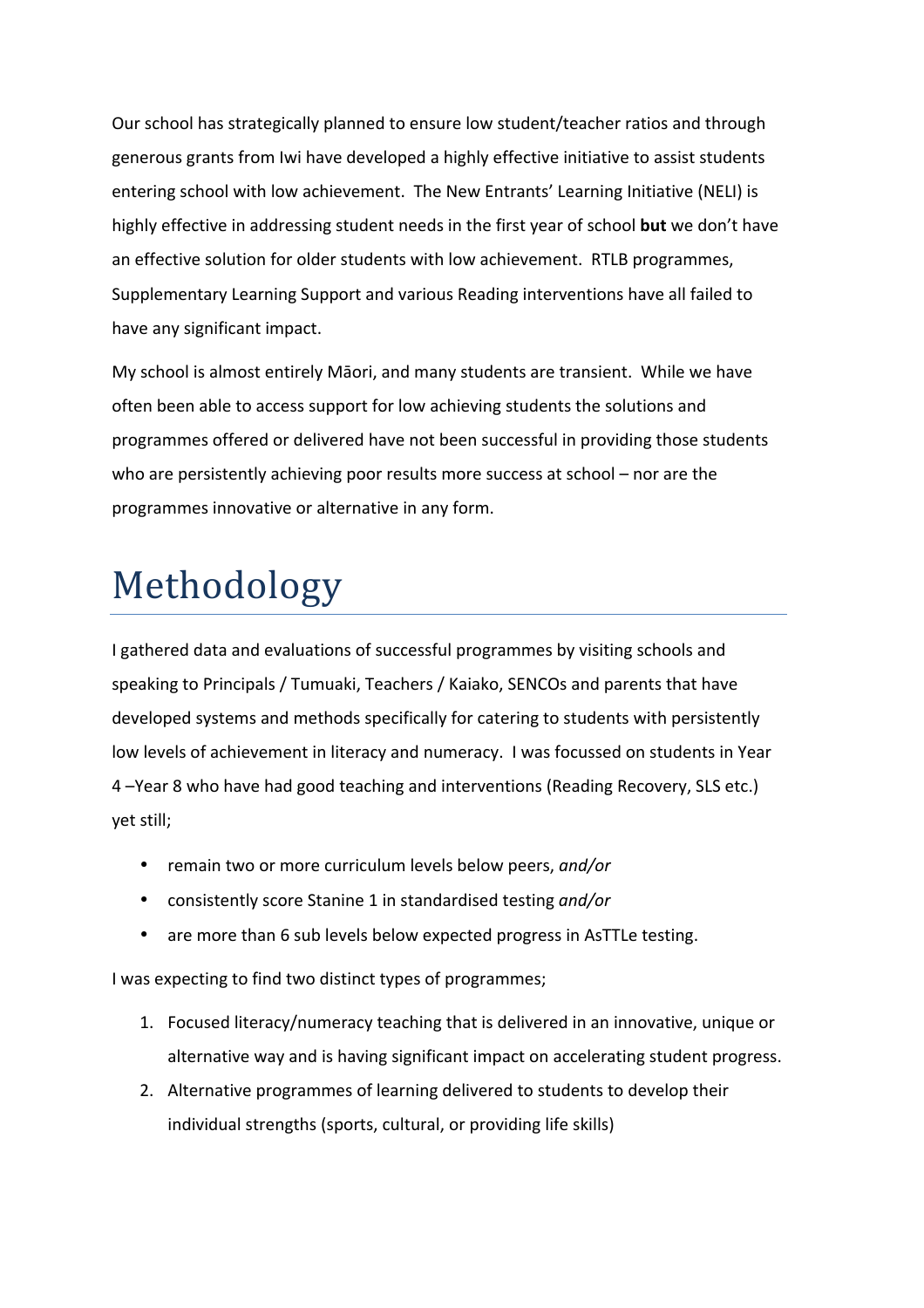Principals were approached via email, phone and in person. In Auckland I used a contact from the First Time Principals' Programme to put me in touch with other Auckland principals. From schools contacted in various ways I had a positive response rate of around 16%. The schools were diverse in size (from U1 sole charge schools through to U7 Schools) and decile (decile  $1$  – decile 9).

Schools were visited and Principals and SENCOs were interviewed.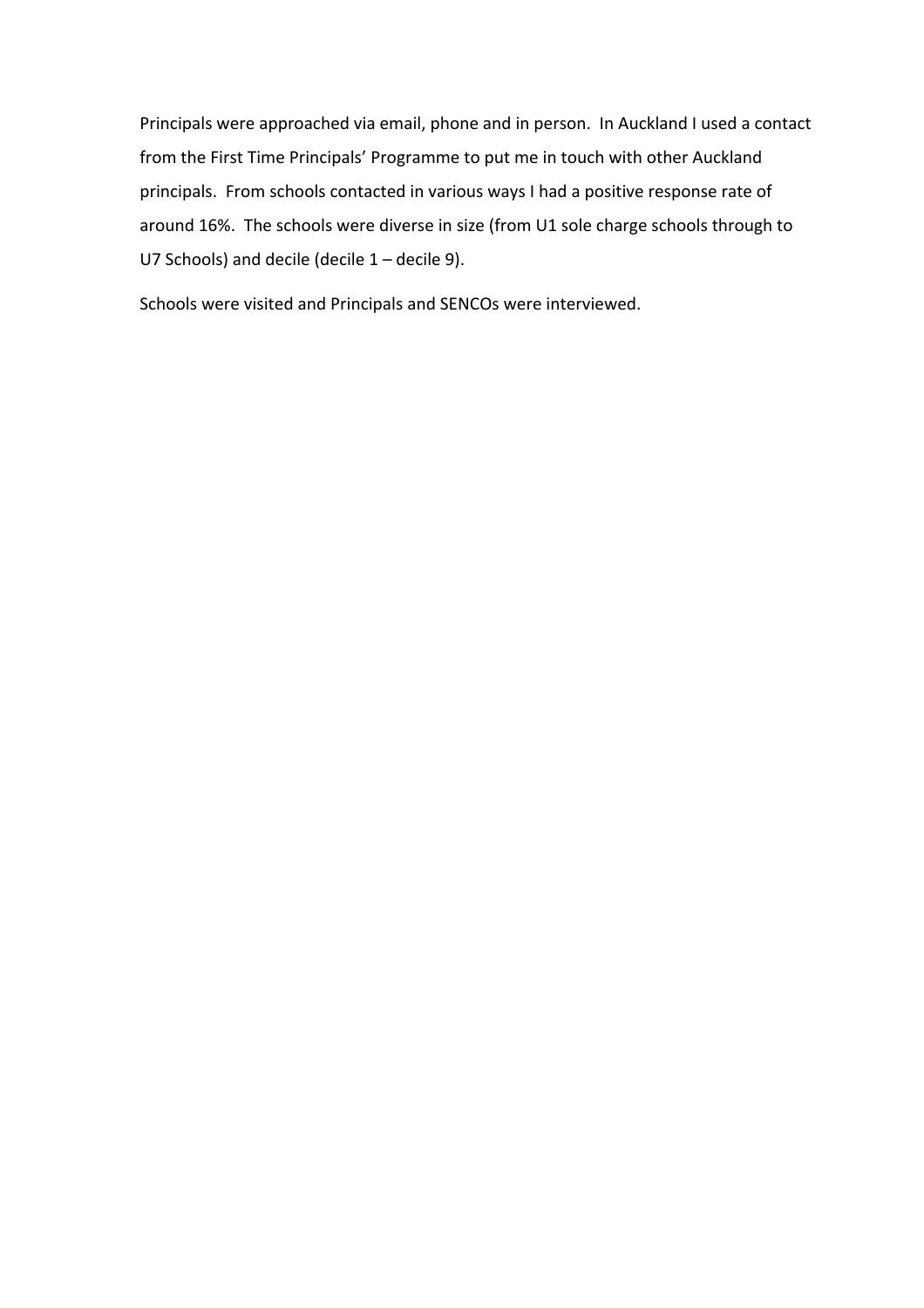# Findings

I have summarised my findings in four broad question categories;

- 1. Do you have a group of students at ages 8-12 who persistently underachieve despite participating in usually successful interventions (Reading Recovery, T/Aide support) when they were younger?
- 2. What does your school do to cater for those students?
- 3. Are you delivering any unique, innovative or alternative programmes in your school?
- 4. Have you heard of something that other schools are doing that has intrigued you?

*Do you have a group of students at ages 8-12 who persistently underachieve despite usually successful interventions (Reading Recovery, T/Aide support)* when they were younger?



Schools reported significant numbers of students that fell into one or more of the following categories;

- remain two or more curriculum levels below peers, and/or
- consistently score Stanine 1 in standardised testing *and/or*
- are more than 6 sub levels below expected progress in AsTTLe testing.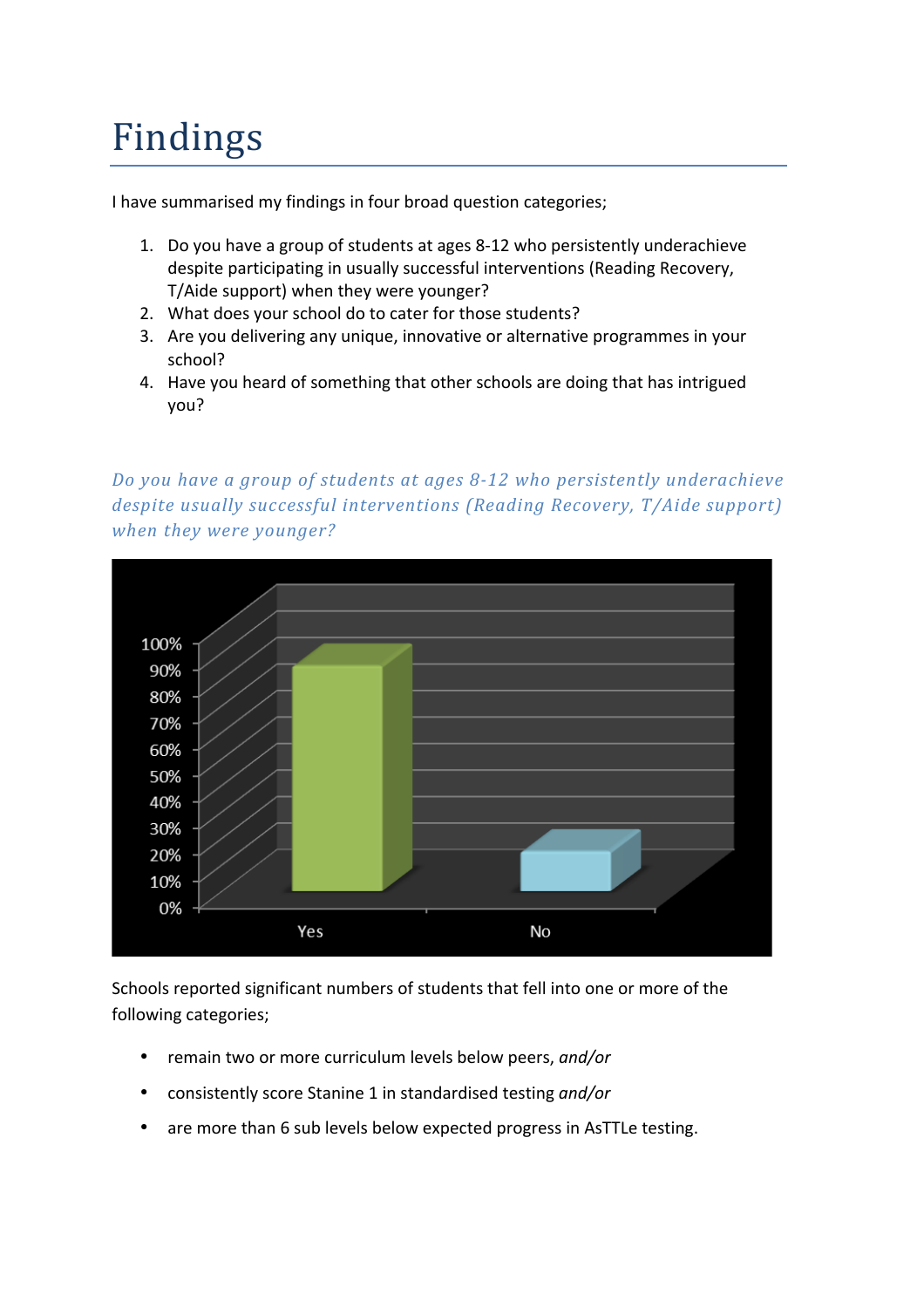Schools reported that these students made progress, but very slowly, contributing to frustrations for the schools and more importantly the students.

> *"We\*have\*2\*older\*students\*whose\*reading\*ages\*are\*(more\*than)\*3\*years\** behind their chronological age. These boys have IEPs and even though they still have teacher aide support and modified programmes, they continue and will always lag their age counterparts. They have definitely *made progress albeit painfully slowly."*

> "I have one Year 8 student who has consistently under-achieved since *beginning\*school.\*He\*has\*teacher\*aide\*hours\*which\*do\*not\*seem\*to\*make\* a\*difference.\*He\*receives\*\*extra\*help\*every\*year\*but\*it\*seems\*to\*go\* nowhere."*

Schools also mentioned the impact of dyslexia, transience, family support and historical and on-going abuse in impacting student achievement.

> *I* believe that the student has lost some of the brain connections for *learning\*at\*a\*young\*age\*when\*(his) parents\*used\*to\*blow\*marijuana\*into\* his\*mouth\*to\*put\*him\*to\*sleep.*

Many schools made the point that although we have an expectation that we don't make excuses for underachievement due to what students bring to school there was a clear feeling that ignoring the underlining factors contributing to low achievement was counterproductive.

#### What does your school do to cater for those students?

School listed some broad strategies to assist students including;

- **E** Ability grouping
- " Teacher aides working with groups of students to take pressure the classroom teacher. Some were working with more able groups to allow the more expert teacher to work with students with more complex learning needs
- Students have an IEP which is monitored by staff
- **Extra teacher time using Rainbow Readers**
- Extra reading and writing 1:1 time in class
- Use of Resource Teachers of Literacy for assistance and advice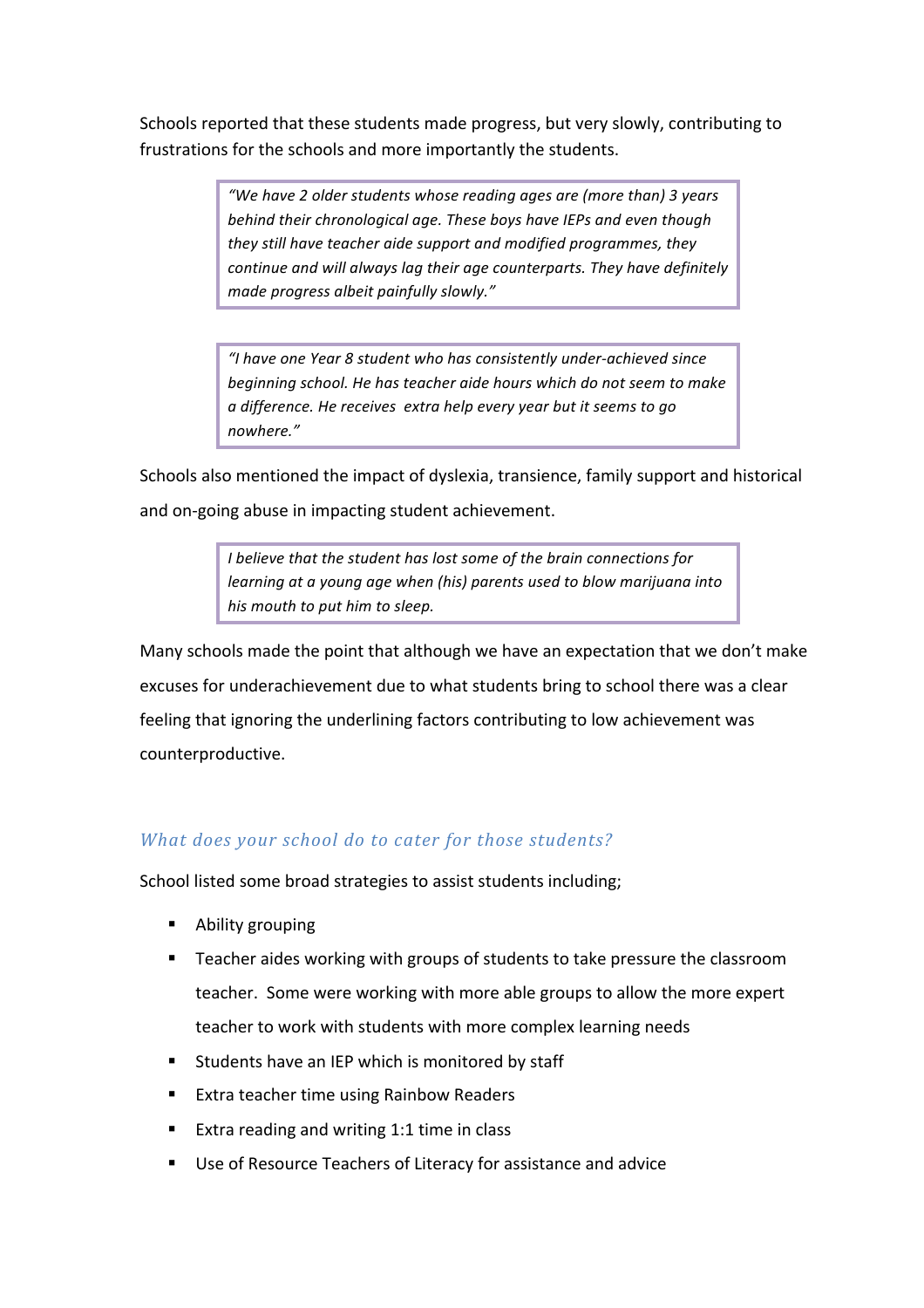- " Suggesting to parents they pay for private lessons at school with tutors
- **Use of volunteers**
- **E** Learning more about catering for children with dyslexia
- " Providing extra quality teaching
- " Teachers having the pedagogical content knowledge required
- **E** Skilled at differentiating the learning within a group
- " Be aware of gaps in children's knowledge or understanding
- Reading Together™.

### *Are you delivering any unique, innovative or alternative programmes in your#school?*



Schools mostly reported they were not trying anything innovative or unique. There were a few things mentioned that were worthy of reporting.

Several Rotorua Schools mentioned that they had screened Year 4 students for Irlen Syndrome (Asfedia). This had stunning results in that the majority of students required further testing and a significant percentage of students required Irlens lenses or other assistive aids.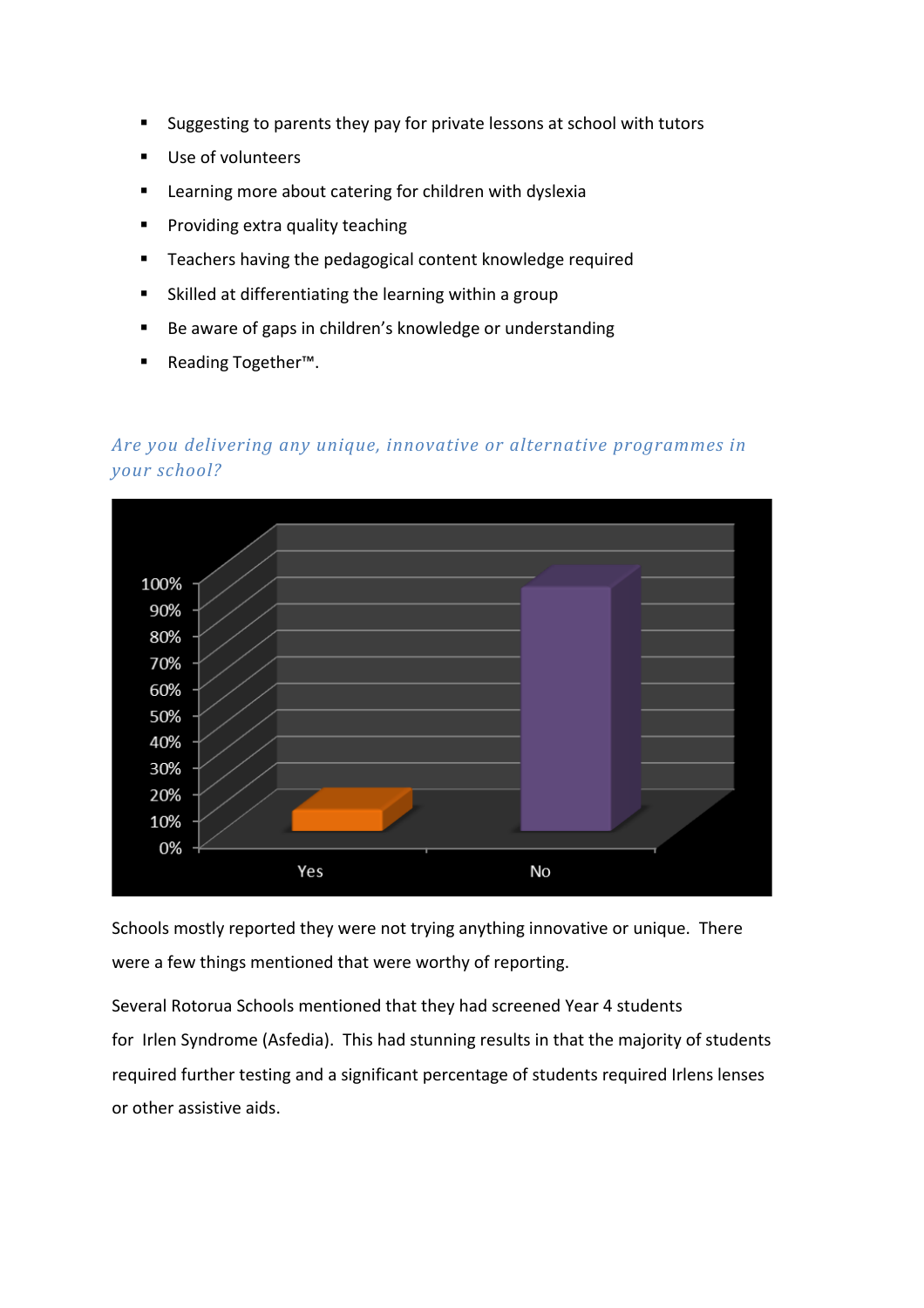We use the Alpha to Omega program specifically designed for students with dyslexic like reading problems. Pupils are withdrawn for 30 *minutes, four times a week to work one on one with trained reading* tutors. The program is over-seen by a full-time, Reading Recovery trained teacher.

We give (low achieving) students ...a really good programme in what *they are good at. (One) student is now a top boxer in his age group. He* has won every fight he has been in. I believe it is a matter of maximising *strengths\*rather\*than\*focusing\*on\*weaknesses.\**

Boxing has made his whole family proud of him and they support all of *his\*tournaments.*

### *Have you heard of something that other schools are doing that has intrigued you?*



Schools mentioned various commercial programmes had been investigated but none had been purchased or trialled. These included the Lexia Reading programme and Comprehension Strategies Instruction (CSI-literacy).

Also school-wide models of teaching were outlined including team teaching.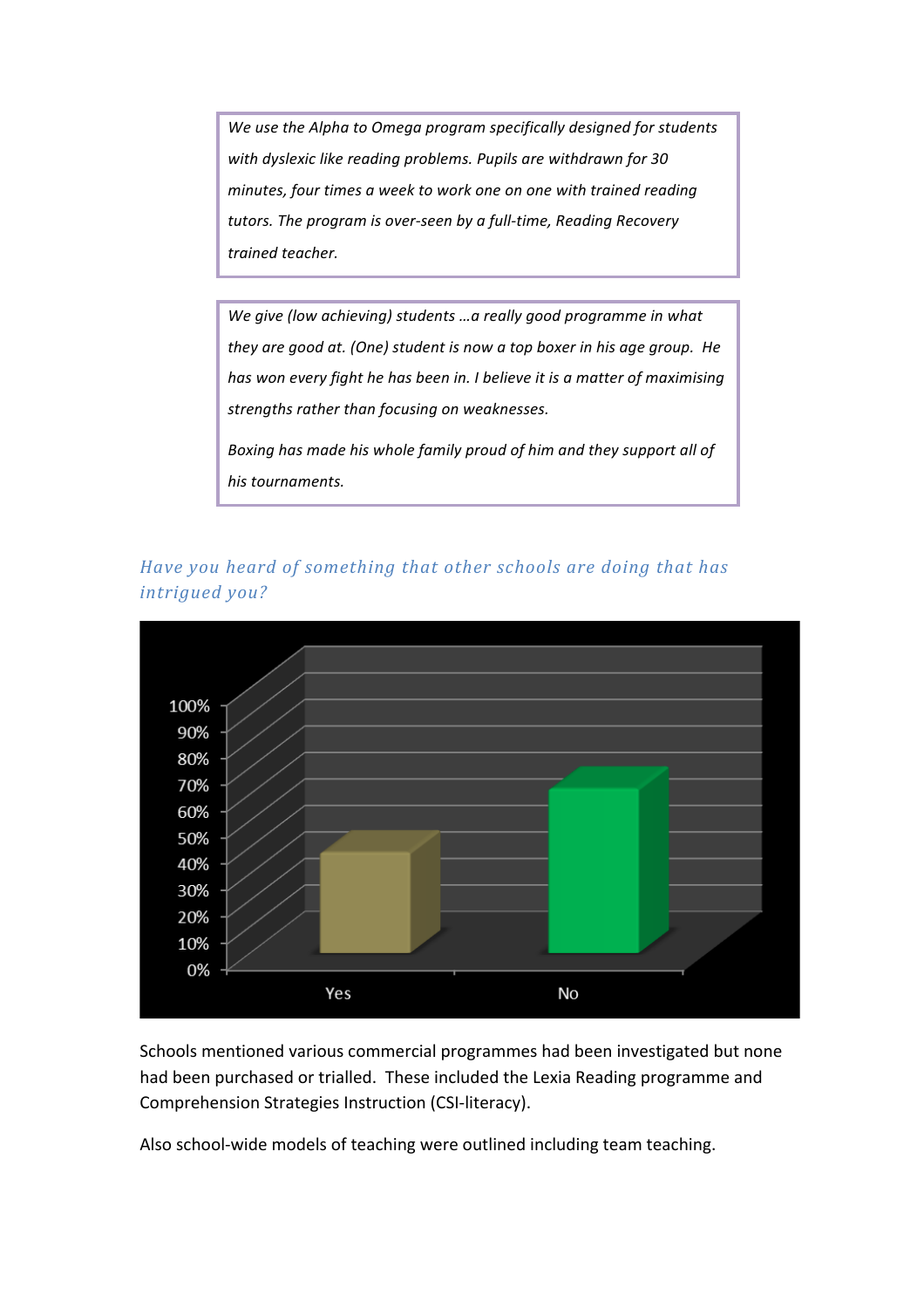The Ministry of Education's programmes *Accelerated Literacy Learning (ALL)* and *Accelerated Learning in Mathematics (ALiM)* and *Reading Together™* were highlighted by many schools as being very worthwhile programmes.

### Conclusion

When I undertook this sabbatical project I hoped that I would have many schools enthusiastically sharing some "out-of-the-box" thinking. However I had no response whatsoever to initial emails from schools outside of Rotorua, and only via follow up emails or phone calls did I receive any invitations to visit schools. This makes it difficult to draw too many conclusions as I received so few replies. At each school I asked the question!…"*Have\*you\*heard\*of\*something\*that\*other\*schools\*are\*doing\*that\*has\*intrigued\* you?*". I was given some leads but when I followed up on these I was told that the programme had been discontinued or in one case the school had no idea what I was talking about.

Most schools report that there is a significant group of students that continue to achieve at low levels despite good teaching and usually effective interventions such as reading recovery.

Schools are concerned about this group and are implementing a range of familiar strategies to meet these student needs. All Schools are attempting to cater for these students and in **most** cases reported progress in student learning. What I found that the programmes being delivered were very similar to what had already been tried with failing students, but with a less trained person (a teacher aide or volunteer) delivering the programme to individual students or small groups.

In terms of unique, innovative or alternative programmes being offered I saw very few being used and no schools reported having tried anything unique. What was interesting is that only one school reported that they had stopped offering any extra assistance in areas of weakness to focus on areas of strength.

Schools reported that programmes like ALL, ALiM and Reading Together™ had had significant impact on students and teacher quality but these programmes are targeted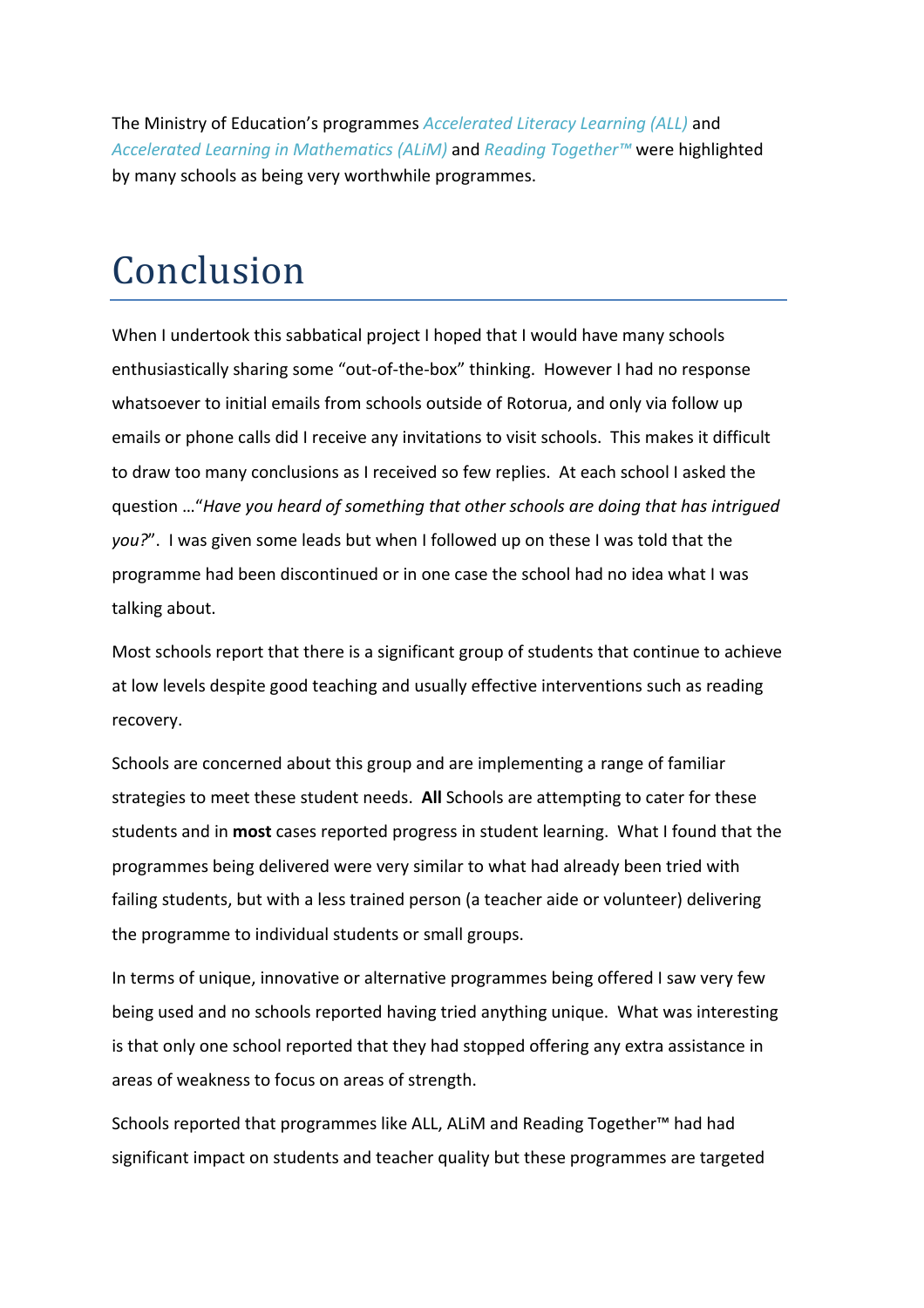on students that are below National Standards and not students that are well below National Standards.

I hope that if anything good comes out of the implementation of National Standards it will be to highlight children that are falling well below National Standards and have been consistently achieving at this level all through school. A recent Massey University study asserts that of students going to Reading Recovery 20% fail to make suitable progress. The Education Counts website states that 85% of students are discontinued from Reading Recovery at a satisfactory level.. In either case I don't think that the figure is too high. It is important to remember that only students who are failing to learn to read within their first two years at school can access reading recovery (somewhere between 10-16% of New Zealand students are taken on to Reading Recovery) and if 80% of them are making progress and catching up with peers that's a fabulous success rate. The question I hoped to answer through this sabbatical project remains unanswered...what do we do with the 20% of that 10-16%?

I acknowledge that our current education system is effective for most New Zealand students but I am concerned that as an education community we are failing these failing students by not trying something different  $-$  these students have already proved our teaching methods are not suitable for them. I am hoping that over time schools and helping agencies (like Resource Teachers or Literacy and Resource Teachers of Learning and Behaviour) will develop more flexible approaches to student learning.

The following quote from an Intermediate School sums up the issue quite succinctly;

*…by\*the\*low\*levels\*of\*literacy\*and\*numeracy\*of\*pupils\*coming\*to\*(our)\* Intermediate as year 7 students from contributing schools, I feel they* really have to up their game. Pupils we take can't form letters *correctly,\*can't\*spell\*2\*and\*3\*letter\*words,\*have\*a\*b/d\*confusion\*and\* have\*no\*idea\*of\*the\*short\*sounds\*of\*the\*alphabet.*